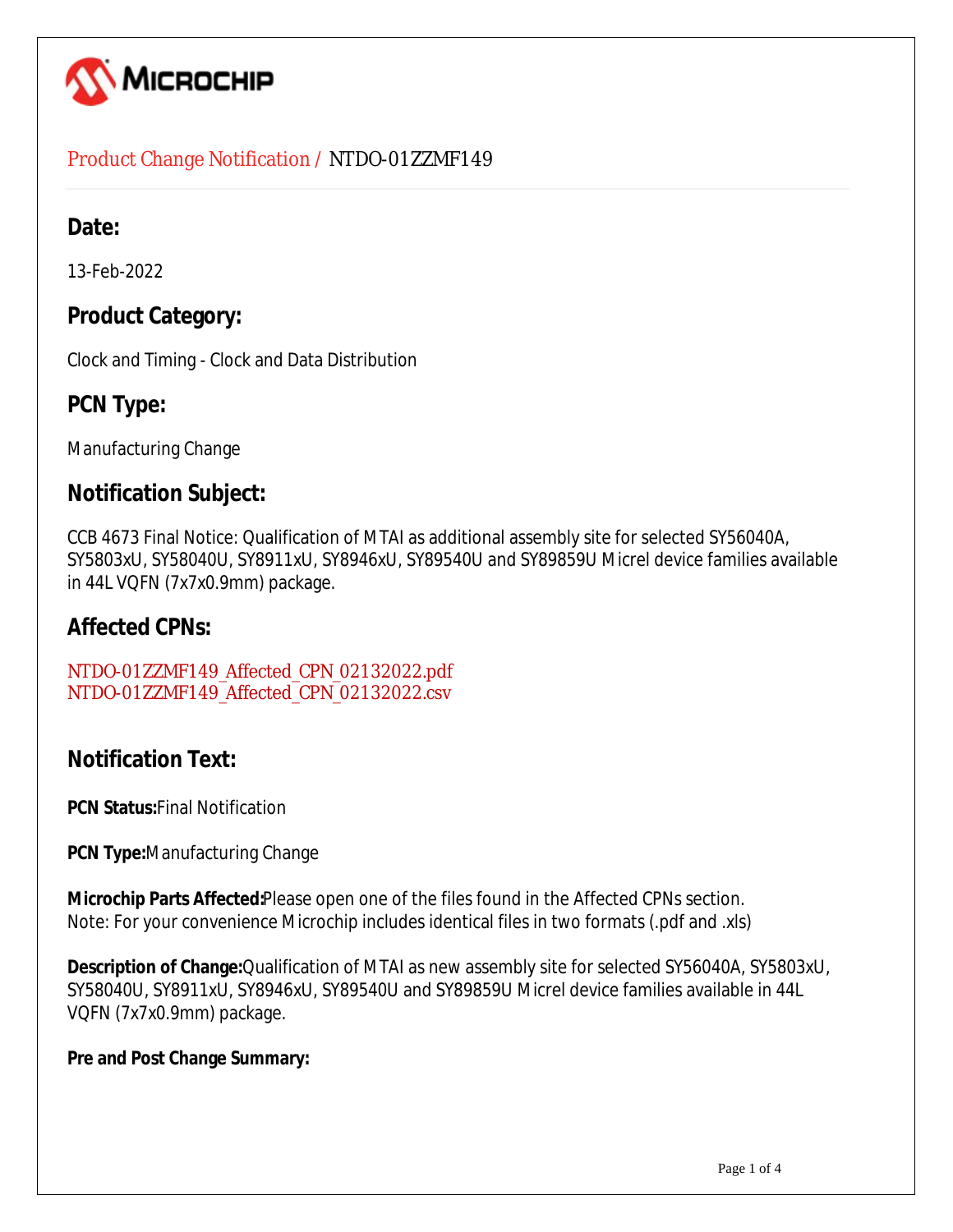|                                               | Pre Change                                   | <b>Post Change</b>                              |                                                               |  |  |  |
|-----------------------------------------------|----------------------------------------------|-------------------------------------------------|---------------------------------------------------------------|--|--|--|
| <b>Assembly Site</b>                          | Amkor Technology<br>Philippine (P1/P2), INC. | Amkor Technology<br>Philippine (P1/P2),<br>INC. | Microchip<br><b>Technology Thailand</b><br>$-$ (HQ)<br>(MTAI) |  |  |  |
|                                               | (ANAP)                                       | (ANAP)                                          |                                                               |  |  |  |
| <b>Wire Material</b>                          | Au                                           | Au<br>Au                                        |                                                               |  |  |  |
| <b>Wire Diameter</b>                          | 1.0/1.2 mils                                 | 1.0/1.2 mils                                    | 0.9 /1.3 mils                                                 |  |  |  |
| Die Attach<br><b>Material</b>                 | 8290                                         | 8290                                            | 3280                                                          |  |  |  |
| <b>Molding</b><br>Compound<br><b>Material</b> | G700                                         | G700                                            | G700                                                          |  |  |  |
| Lead-Frame                                    | C <sub>194</sub>                             | C <sub>194</sub>                                | A194                                                          |  |  |  |
| Material*                                     |                                              | See Pre and Post Change attachment comparison   |                                                               |  |  |  |
| Lead-Frame<br><b>Paddle Size</b>              | 137x137 mils                                 | 137x137 mils                                    | 157x157 mils                                                  |  |  |  |
| Lead-Frame<br><b>Treatment</b>                | None                                         | None                                            | Roughening                                                    |  |  |  |
| Lead-Frame<br><b>Lead Plating</b>             | Matte tin                                    | Matte tin                                       | Matte tin                                                     |  |  |  |
| <b>Lead lock</b>                              | No                                           | <b>No</b><br>Yes                                |                                                               |  |  |  |

**Note:** \*C194, A194 or CDA194 Lead frame material are the same, it is just a MCHP internal labelling difference.

#### **Impacts to Data Sheet:**None

#### **Change Impact**None

**Reason for Change:**To improve on-time delivery performance by qualifying MTAI as an additional assembly site.

**Change Implementation Status:**In Progress

**Estimated First Ship Date:**March 30, 2022 (date code: 2214)

Note: Please be advised that after the estimated first ship date customers may receive pre and post change parts.

**Time Table Summary:**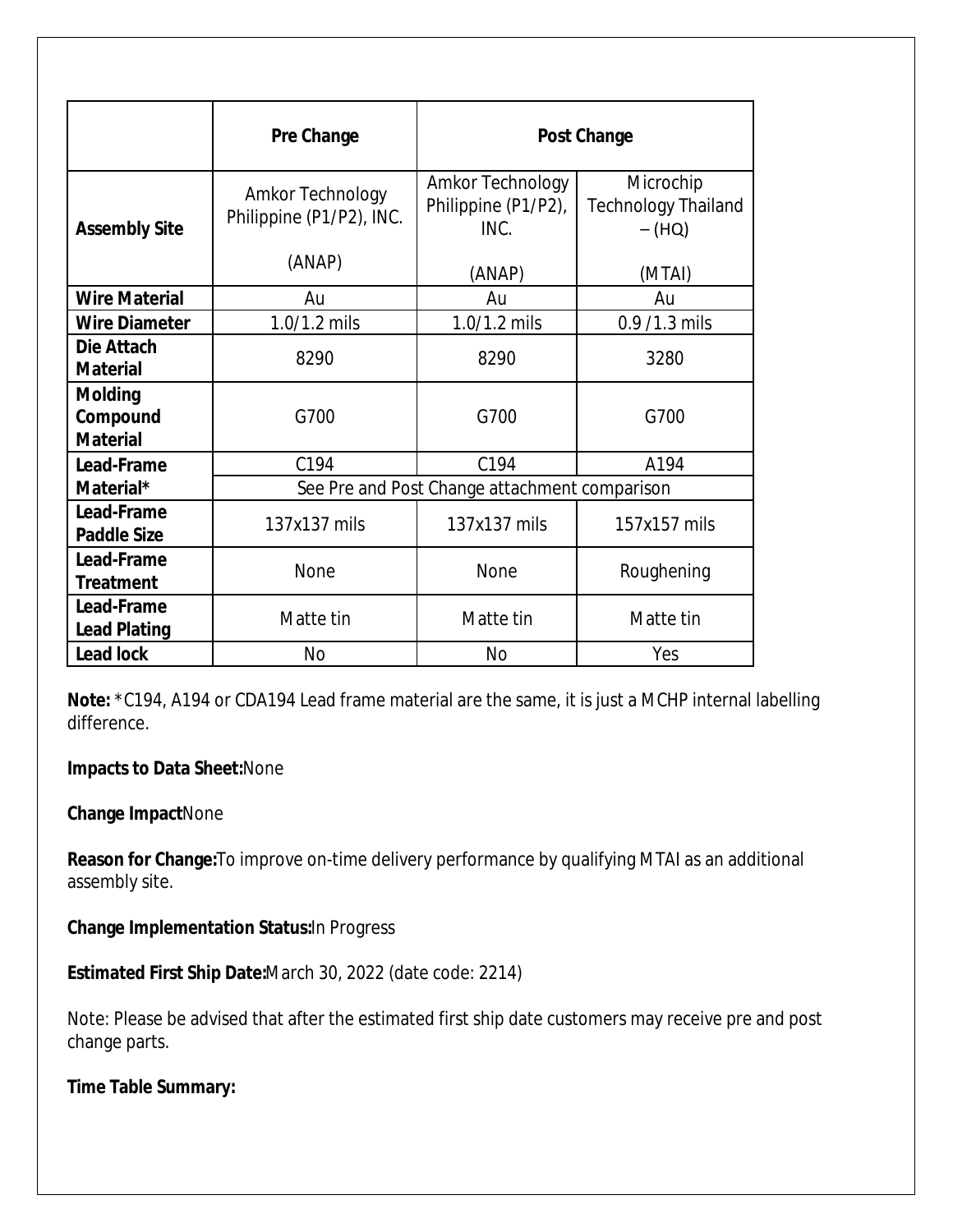|                                            | February 2022 |   |   |   | <b>March 2022</b> |    |    |    |    |
|--------------------------------------------|---------------|---|---|---|-------------------|----|----|----|----|
| <b>Workweek</b>                            | 6             | 7 | 8 | 9 |                   | 11 | 12 | 13 | 14 |
| <b>Final PCN Issue</b><br>Date             |               |   | Χ |   |                   |    |    |    |    |
| <b>Qual Report</b><br>Availability         |               |   | χ |   |                   |    |    |    |    |
| <b>Estimated</b><br>Implementation<br>Date |               |   |   |   |                   |    |    |    | χ  |

#### **Method to Identify Change:**Traceability code

**Qualification Report:**Please open the attachments included with this PCN labeled as PCN\_#\_Qual\_Report.

#### **Revision History:**

**February 13, 2022:** Issued final notification.

The change described in this PCN does not alter Microchip's current regulatory compliance regarding the material content of the applicable products.

## **Attachments:**

PCN\_NTDO-01ZZMF149\_Qual Report.pdf PCN\_NTDO-01ZZMF149\_Pre and Post Change Summary.pdf

Please contact your local Microchip sales office with questions or concerns regarding this notification.

#### **Terms and Conditions:**

If you wish to receive Microchip PCNs via email please register for our PCN email service at our PCN home page select register then fill in the required fields. You will find instructions about registering for Microchips PCN email service in the PCN FAQ section.

If you wish to change your PCN profile, including opt out, please go to the PCN home page select login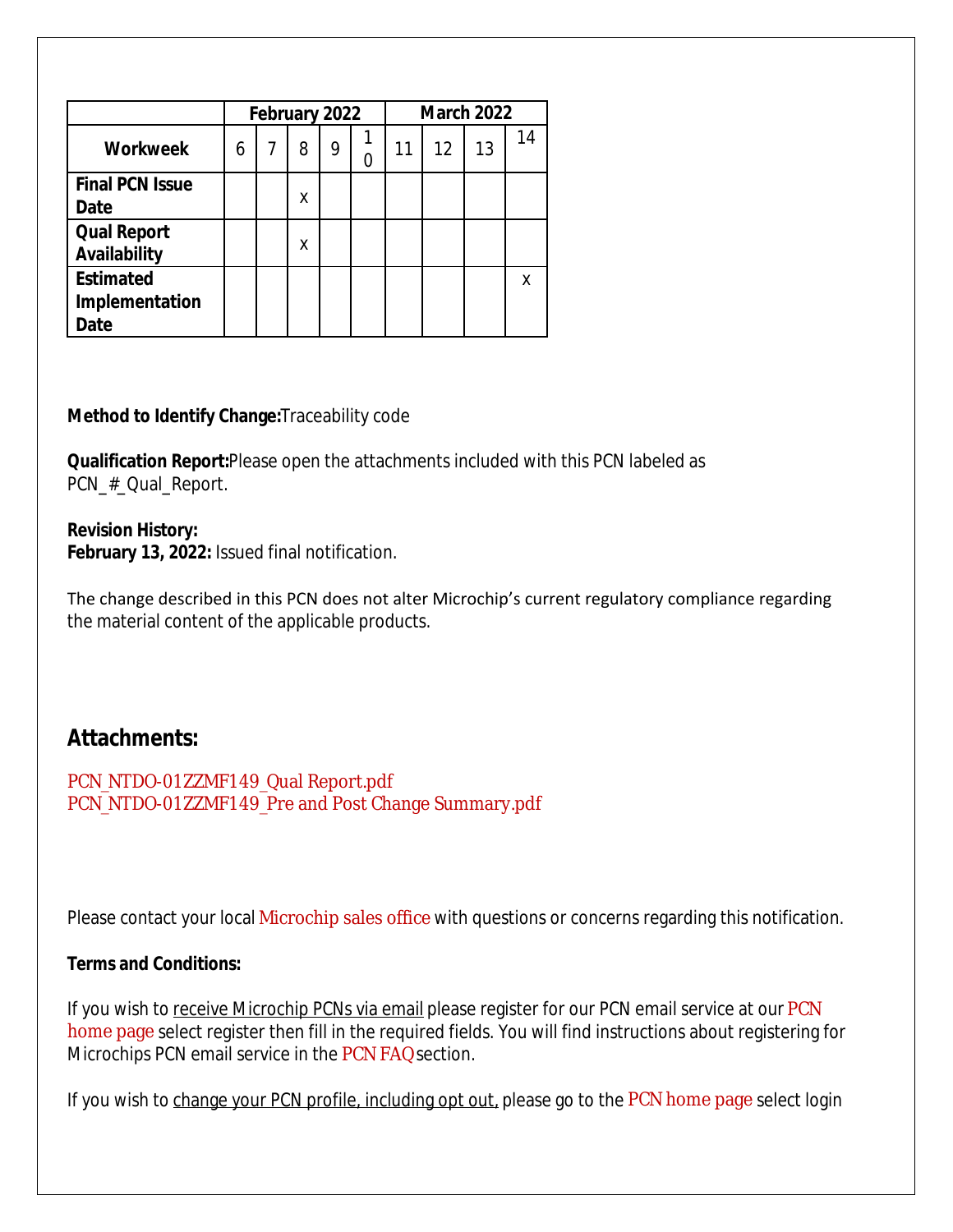and sign into your myMicrochip account. Select a profile option from the left navigation bar and make the applicable selections.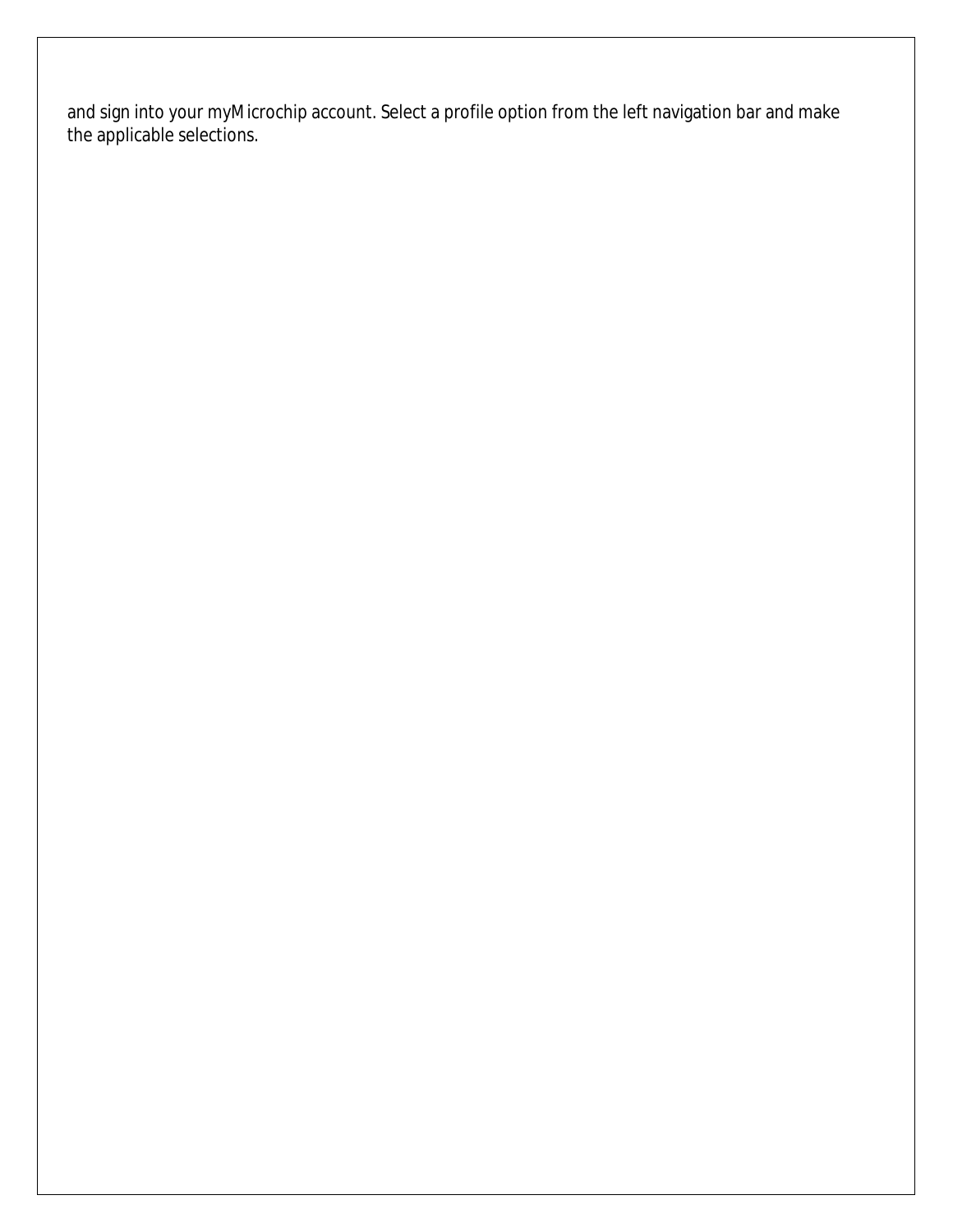## **CCB 4673 Pre and Post Change Summary** MICROCHIP **PCN #: NTDO-01ZZMF149**

A Leading Provider of Smart, Connected and Secure Embedded Control Solutions

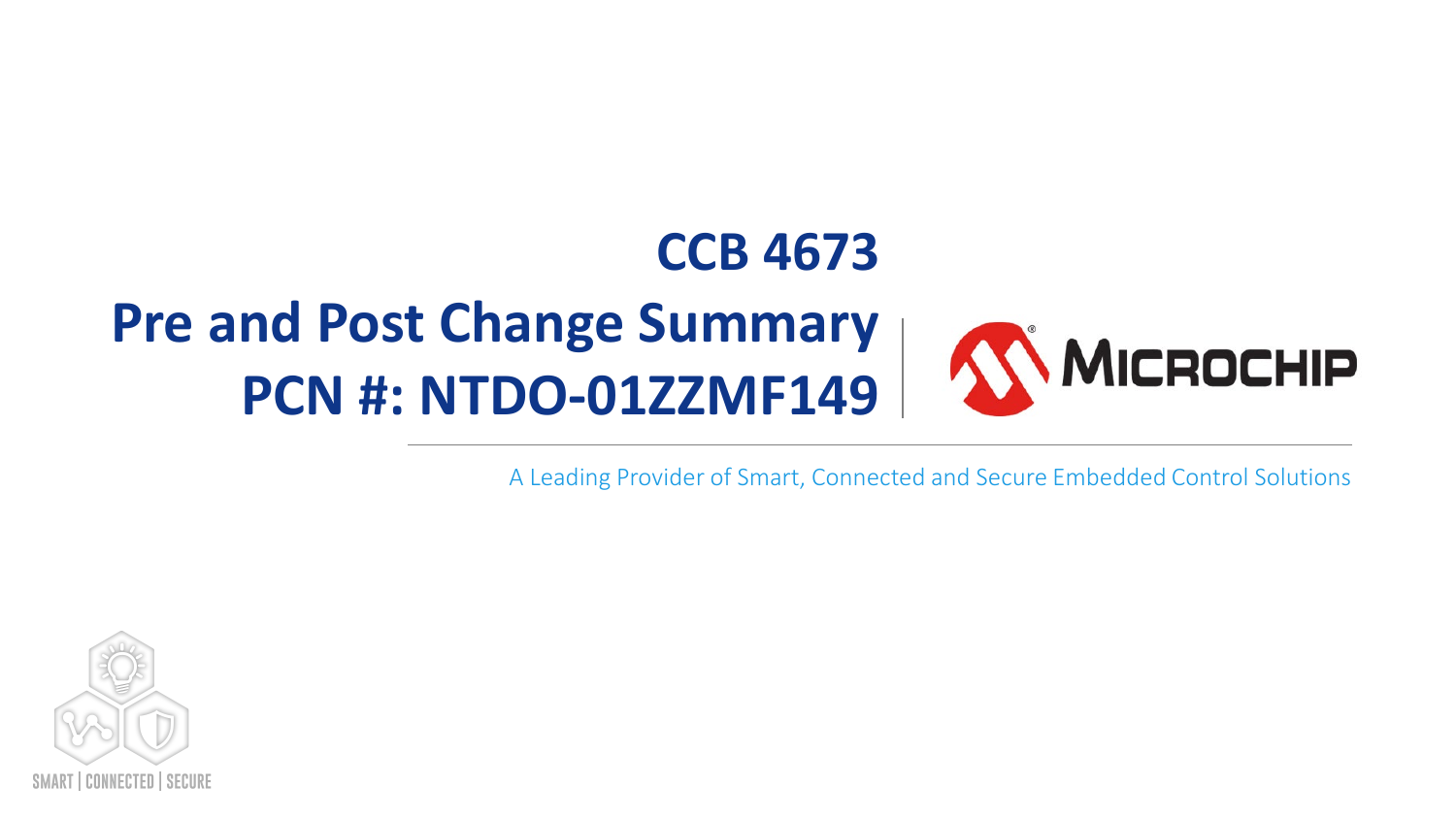# **Lead-Frame Comparison**



Note: The lead lock hole fills with mold compound during the assembly process and provides improved protection against moisture penetration around the interface edges between pins and mold compound.

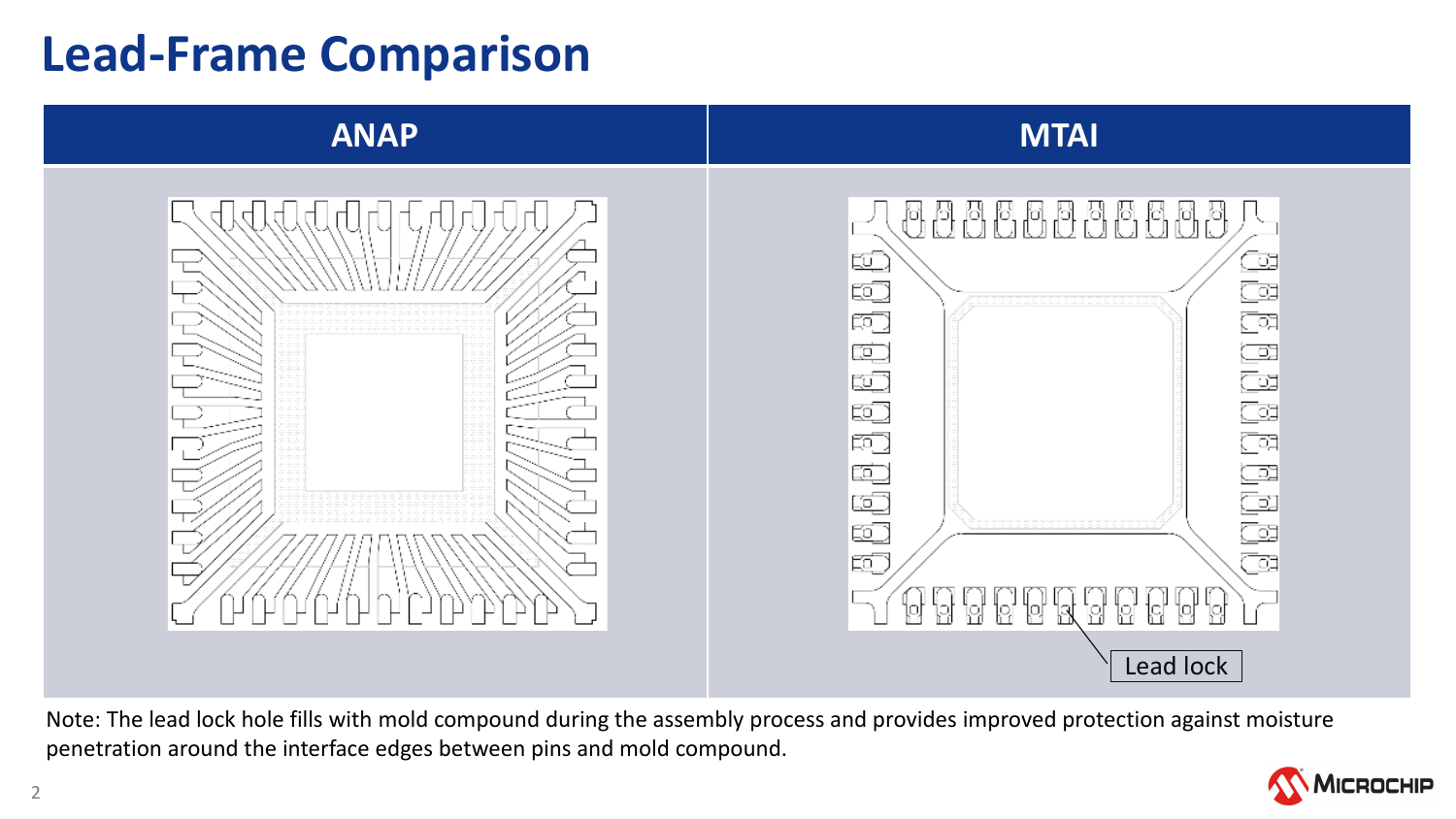

## **QUALIFICATION REPORT SUMMARY** RELIABILITY LABORATORY

#### **PCN #: NTDO-01ZZMF149**

#### **Date: December 20, 2021**

**Qualification of MTAI as additional assembly site for selected SY56040A, SY5803xU, SY58040U, SY8911xU, SY8946xU, SY89540U and SY89859U Micrel device families available in 44L VQFN (7x7x0.9mm) package.**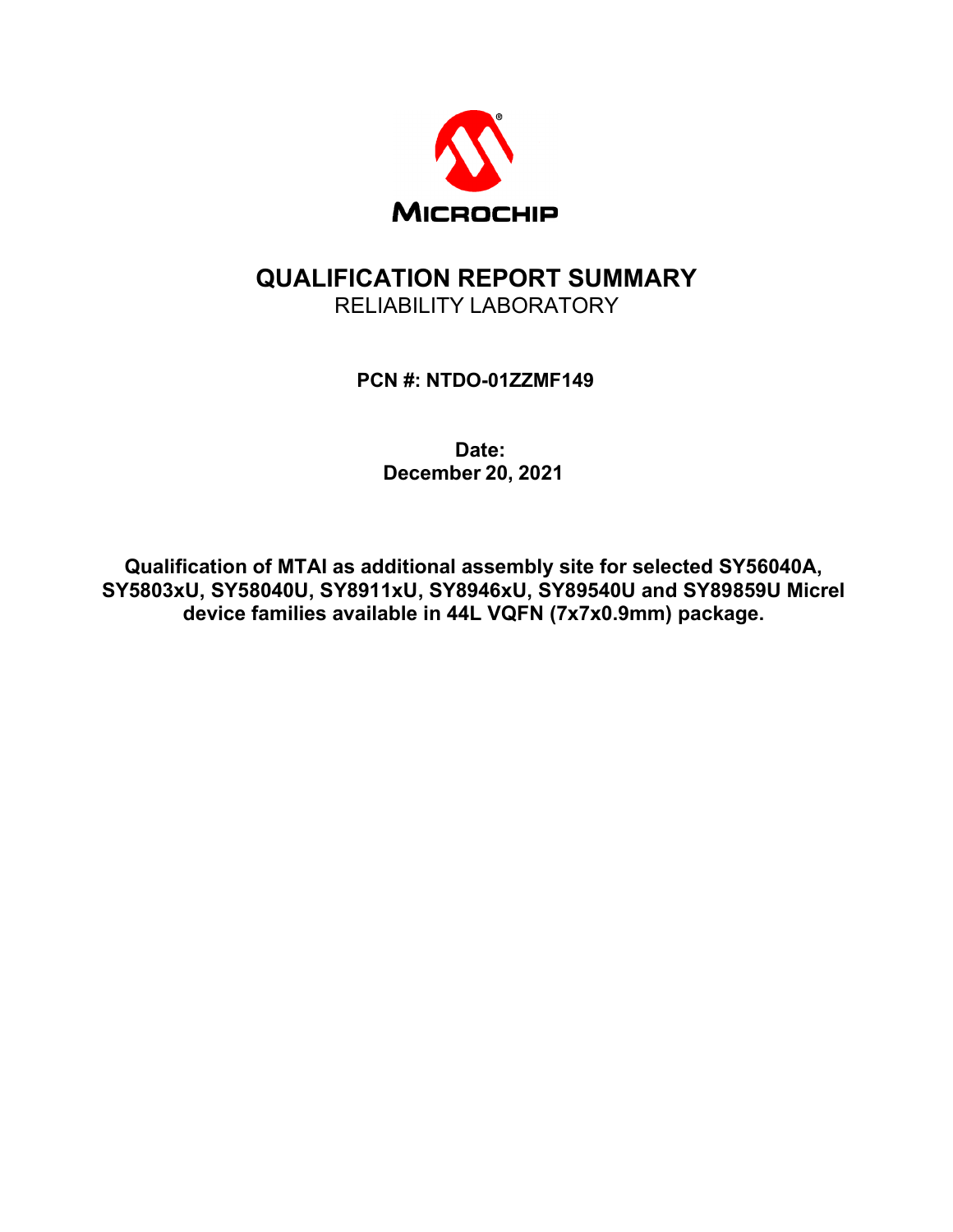

| <b>Purpose</b>             | Qualification of MTAI as additional assembly site for selected SY56040A, SY5803xU,<br>SY58040U, SY8911xU, SY8946xU, SY89540U and SY89859U Micrel device families<br>available in 44L VQFN (7x7x0.9mm) package. |
|----------------------------|----------------------------------------------------------------------------------------------------------------------------------------------------------------------------------------------------------------|
| <b>CN</b>                  | ES360574                                                                                                                                                                                                       |
| <b>QUAL ID</b>             | R2100868                                                                                                                                                                                                       |
| <b>MP CODE</b>             | 2C6107QPAA01                                                                                                                                                                                                   |
| Part No.                   | SY89113UMY                                                                                                                                                                                                     |
| <b>Bonding No.</b>         | BDM-002924 Rev. A                                                                                                                                                                                              |
| <b>CCB</b>                 | 4673                                                                                                                                                                                                           |
| Package                    |                                                                                                                                                                                                                |
| <b>Type</b>                | 44L VQFN                                                                                                                                                                                                       |
| Package size               | 7x7x1.0 mm                                                                                                                                                                                                     |
| <b>Lead Frame</b>          |                                                                                                                                                                                                                |
| <b>Paddle size</b>         | 157 x 157 mils                                                                                                                                                                                                 |
| <b>Material</b>            | A194                                                                                                                                                                                                           |
| <b>Surface</b>             | Ag Double ring                                                                                                                                                                                                 |
| <b>Treatment</b>           | Roughening                                                                                                                                                                                                     |
| <b>Process</b>             | Stamped                                                                                                                                                                                                        |
| <b>Lead Lock</b>           | Yes                                                                                                                                                                                                            |
| <b>Part Number</b>         | 10104417                                                                                                                                                                                                       |
| <b>Material</b>            |                                                                                                                                                                                                                |
| <b>Epoxy</b>               | 3280                                                                                                                                                                                                           |
| <b>Wire</b>                | Au wire                                                                                                                                                                                                        |
| <b>Mold Compound</b>       | G700                                                                                                                                                                                                           |
| <b>Plating Composition</b> | Matte Tin                                                                                                                                                                                                      |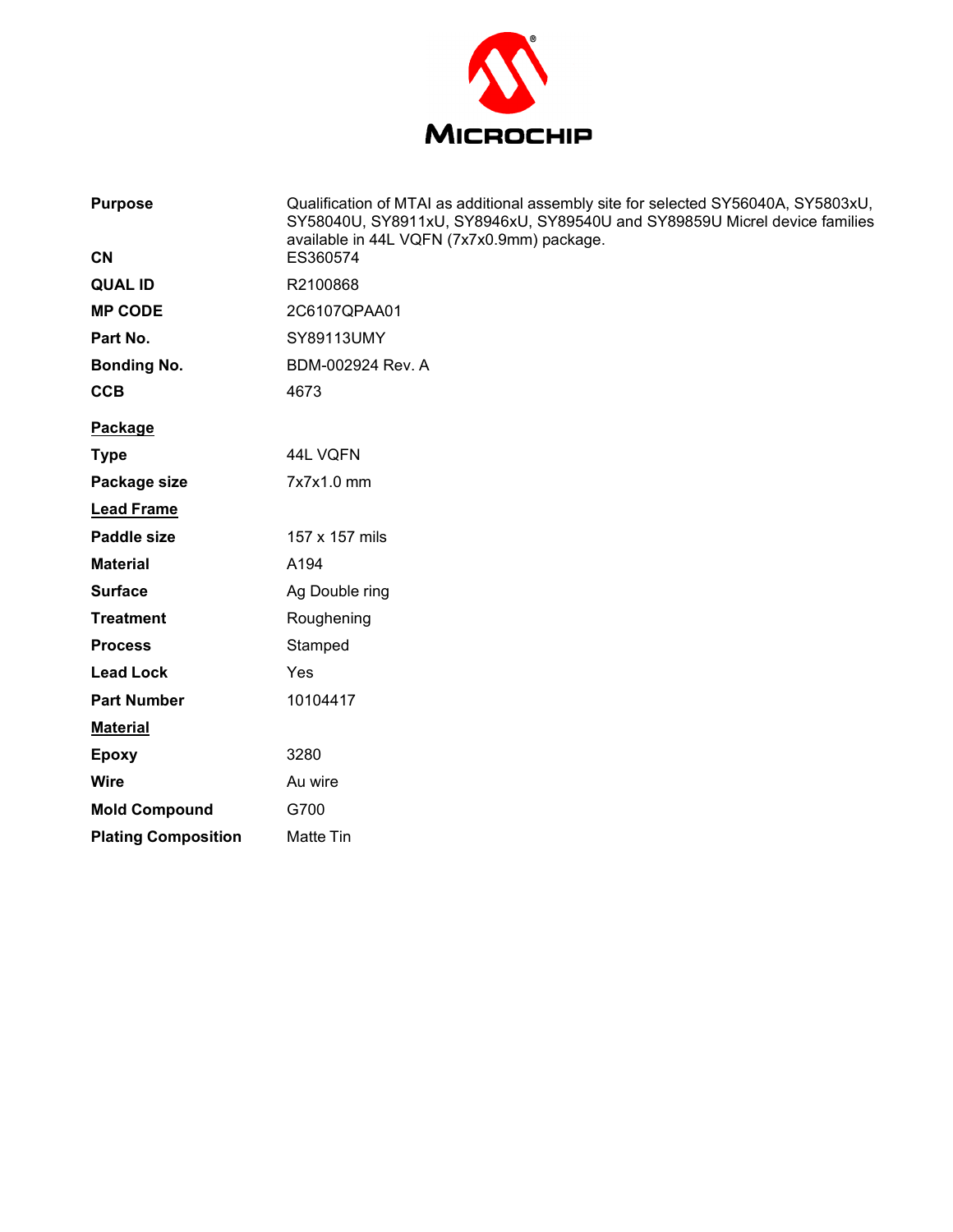

#### **Manufacturing Information:**

| <b>Assembly Lot No.</b> | Wafer Lot No.     | Date Code |  |  |
|-------------------------|-------------------|-----------|--|--|
| MTAI221702143.000       | MCSO518445824.110 | 2129HWM   |  |  |
| MTAI221702204.000       | MCSO518445824.110 | 2129KQ6   |  |  |
| MTAI221602741.000       | MCSO518445824.110 | 2128CTM   |  |  |

**Result**  $\boxed{X}$  Pass  $\boxed{}$  Fail

44L VQFN (7x7x1.0 mm) assembled by MTAI pass reliability test per QCI-39000. This package was qualified the Moisture/Reflow Sensitivity Classification Level 1 at 260°C reflow temperature per IPC/JEDEC J-STD-020E standard.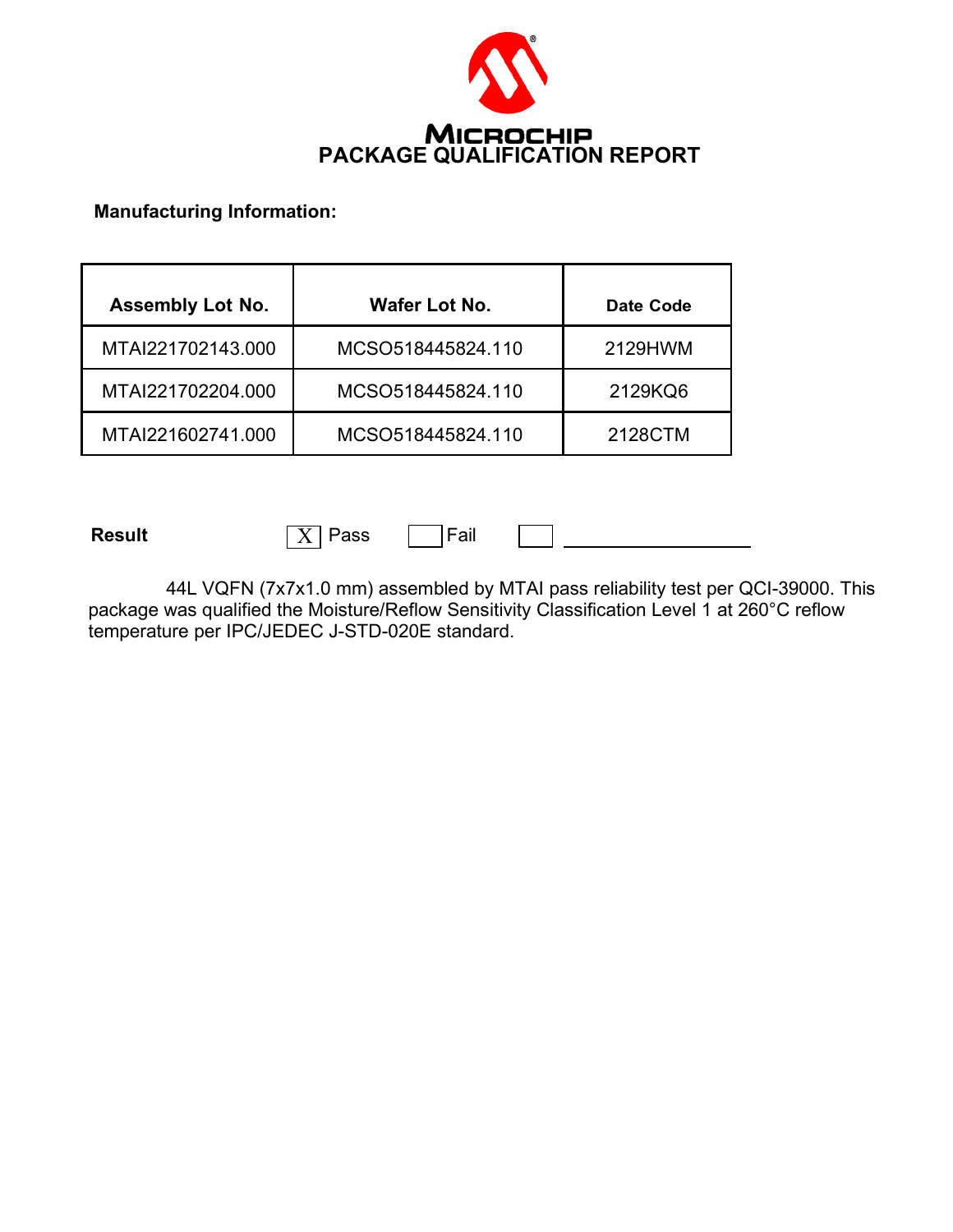| <b>PACKAGE QUALIFICATION REPORT</b>          |                                                                                                        |                            |                |        |               |                 |  |  |
|----------------------------------------------|--------------------------------------------------------------------------------------------------------|----------------------------|----------------|--------|---------------|-----------------|--|--|
| <b>Test Number</b><br>(Reference)            | <b>Test Condition</b>                                                                                  | Standard/<br><b>Method</b> | Qty.<br>(Acc.) | Def/SS | <b>Result</b> | <b>Remarks</b>  |  |  |
| <b>Precondition</b><br><b>Prior Perform</b>  | <b>Electrical Test: +25<math>^{\circ}</math>C and 85<math>^{\circ}</math>C</b><br>System: HP83K (F660) | JESD22-<br>A113            | 693(0)         | 693    |               | Good<br>Devices |  |  |
| <b>Reliability Tests</b><br>(At MSL Level 1) | Bake 150°C, 24 hrs<br>System: CHINEE                                                                   | JIP/<br><b>IPC/JEDEC</b>   |                | 693    |               |                 |  |  |
|                                              | 85°C/85%RH Moisture Soak 168 hrs.<br>System: TABAI ESPEC                                               | <b>J-STD-020E</b>          |                | 693    |               |                 |  |  |
|                                              | 3x Convection-Reflow 265°C max                                                                         |                            |                | 693    |               |                 |  |  |
|                                              | System: Vitronics Soltec MR1243                                                                        |                            |                |        |               |                 |  |  |
|                                              | <b>Electrical Test: +25<math>^{\circ}</math>C and 85<math>^{\circ}</math>C</b><br>System: HP83K (F660) |                            |                | 0/693  | Pass          |                 |  |  |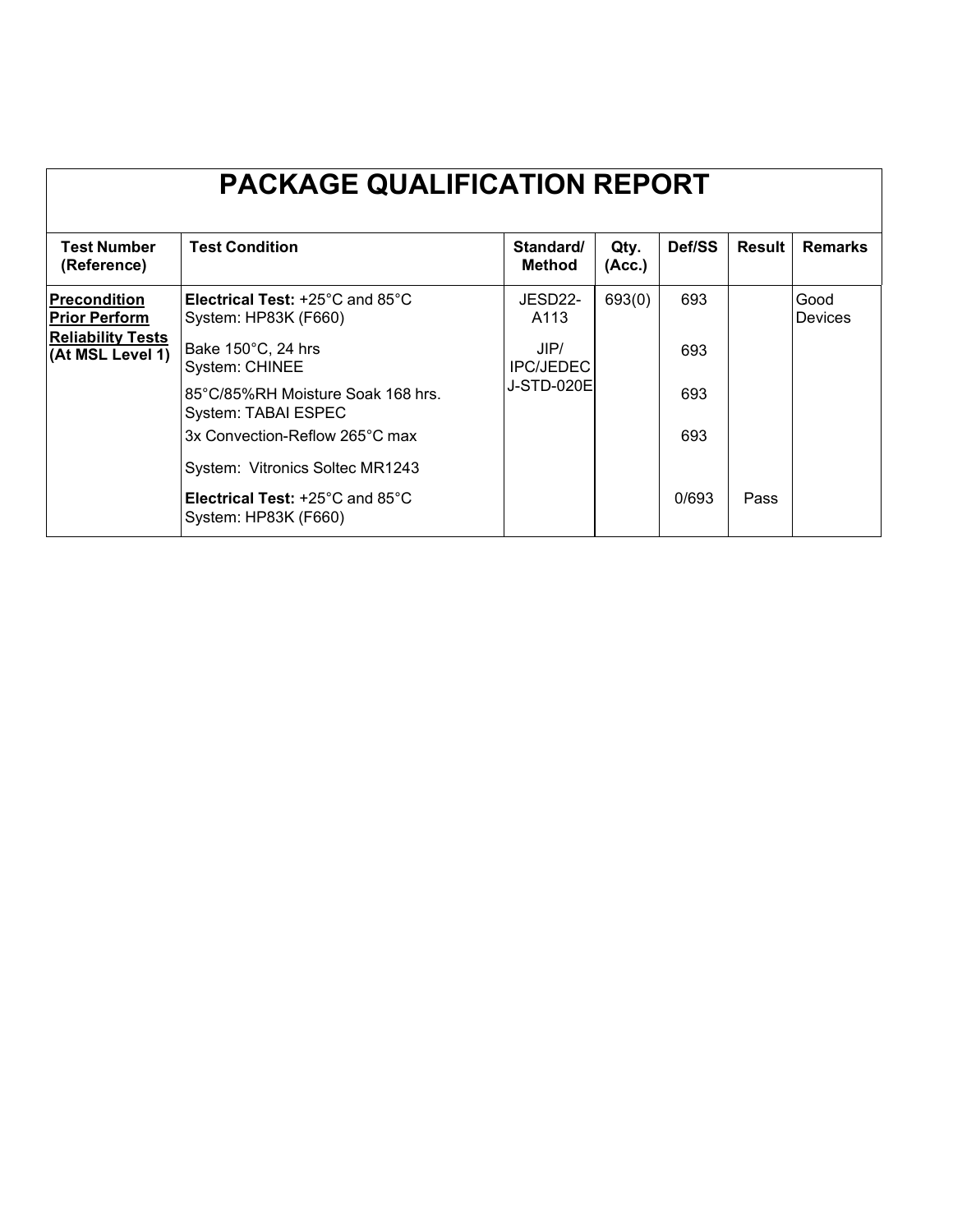## **PACKAGE QUALIFICATION REPORT**

| <b>Test Number</b><br>(Reference)                 | <b>Test Condition</b>                                                                            | Standard/<br><b>Method</b> | Qty.<br>(Acc.) | Def/SS.      | <b>Result</b> | <b>Remarks</b>                                                   |
|---------------------------------------------------|--------------------------------------------------------------------------------------------------|----------------------------|----------------|--------------|---------------|------------------------------------------------------------------|
|                                                   | <b>Stress Condition:</b><br>-65°C to +150°C, 500<br><b>Cycles System: TABAI</b><br>ESPEC TSA-70H | JESD22-<br>A104            | 231(0)         | 231<br>0/231 | Pass          | Parts had<br>been<br>pre-ponditioned<br>at $260^{\circ}$ C       |
| <b>Temp</b><br><b>Cycle</b>                       | <b>Electrical Test:</b><br>$+85^{\circ}$ C                                                       |                            | 15(0)          | 0/15         | Pass          | 77 units / lot                                                   |
|                                                   | System: HP83K (F660)                                                                             |                            | 15(0)          | 0/15         | Pass          |                                                                  |
|                                                   | <b>Bond Strength:</b><br>Wire Pull (> 3.00 grams)<br>Bond Shear (> 18.00 grams)                  |                            |                |              |               |                                                                  |
| <b>UNBIASED-</b><br><b>HAST</b>                   | <b>Stress Condition:</b><br>+130°C/85%RH, 96 hrs.<br>System: HAST 6000X                          | JESD22-<br>A118            | 231(0)         | 231<br>0/231 | Pass          | Parts had been<br>pre-conditioned<br>at $260^{\circ}$ C          |
|                                                   | <b>Electrical Test:</b><br>+25°CSystem: HP83K (F660)                                             |                            |                |              |               | 77 units / lot                                                   |
| <b>HAST</b>                                       | <b>Stress Condition:</b><br>+130°C/85%RH, 96 hrs. Bias Volt:<br>2.5 VoltsSystem: HAST 6000X      | JESD22-<br>A110            | 231(0)         | 231<br>0/231 | Pass          | Parts<br>had<br>been<br>pre-<br>conditionedat<br>$260^{\circ}$ C |
|                                                   | Electrical Test: +25°C and 85°C<br>System: HP83K (F660)                                          |                            |                |              |               | 77 units / lot                                                   |
| High<br><b>Temperature</b><br><b>Storage Life</b> | <b>Stress Condition:</b><br>Bake 175°C, 500 hrsSystem: TS<br><b>BULE M</b>                       | JESD22-<br>A103            |                | 45           |               |                                                                  |
|                                                   | Electrical Test: +25°C and 85°C<br>System: HP83K (F660)                                          |                            | 45(0)          | 0/45         | Pass          |                                                                  |
|                                                   | Wire Pull $(> 3.00$ grams)                                                                       | Mil. Std.<br>883-2011      | 30(0)<br>Wires | 0/30         | Pass          |                                                                  |
| <b>Bond Strength</b><br><b>Data Assembly</b>      | Bond Shear (> 18.00 grams)                                                                       | CDF-AEC-<br>Q100-001       | 30(0)<br>bonds | 0/30         | Pass          |                                                                  |